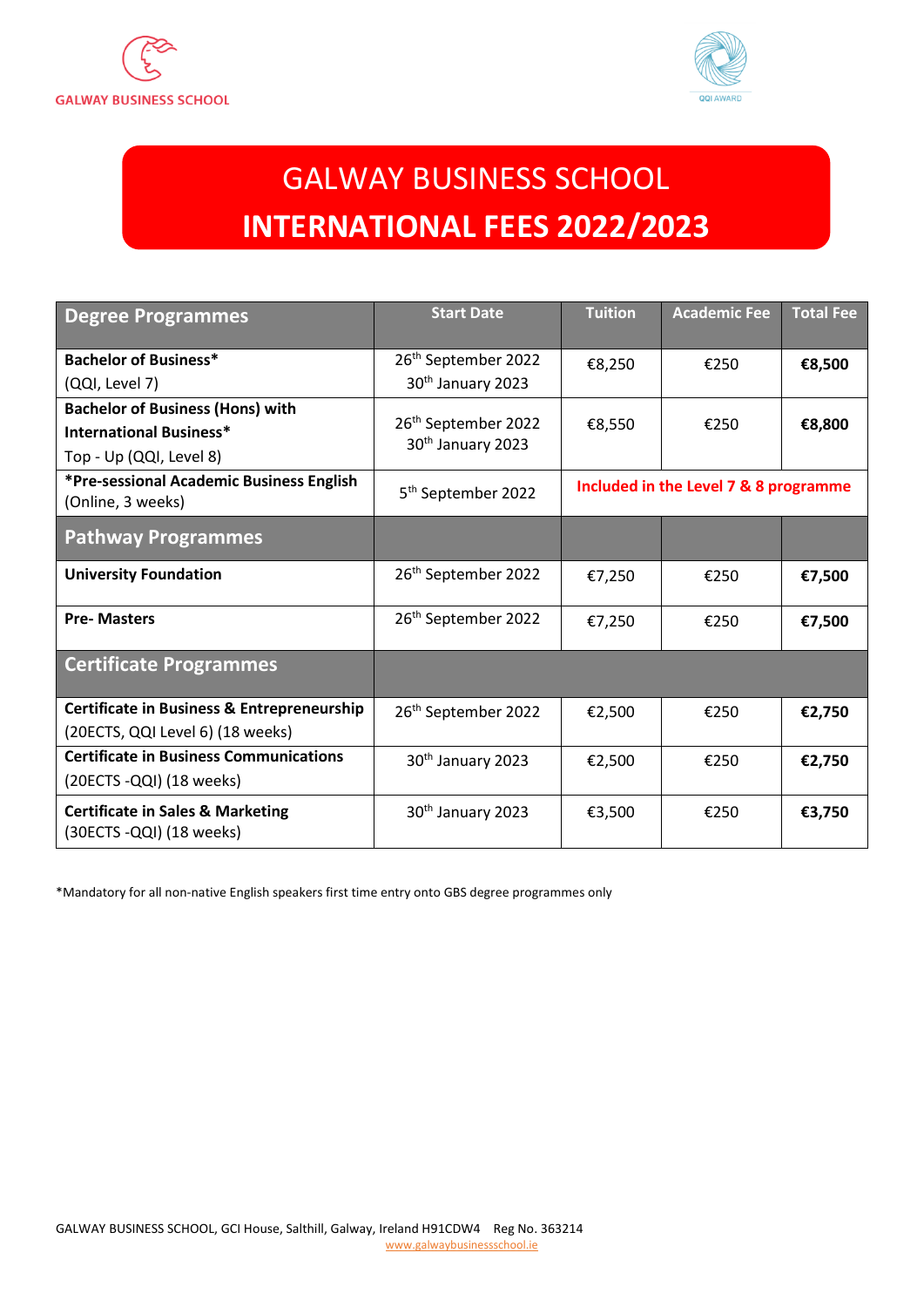

**KEY FACTS**



**WE HAVE AN EMERGENCY NUMBER 24/7 - +353 87 2478128**

#### Galway Business School & Galway Cultural Institute share the same campus in Salthill. All courses run on a full-time / day basis and part-time / evening basis Students must meet the minimum entry requirements in English language for entry - 6.0 IELTS or equivalent for year 1; 6.5 IELTS or equivalent for entry into all other years. Should you wish to take an international examination GCI is a Cambridge and IELTS exam testing centre / venue. Many exams take place on Saturday. A Placement Test is obligatory for all non-native speakers of English and a minimum of four weeks pre-sessional English language is obligatory for non-native speakers of English who join a degree programme. Books and materials for English classes are extra. Classes usually start at 13.00 for full-time students, and at 18.30 for part-time students. Insurance is obligatory for non-EEA and must be issued by a body regulated by the Irish authorities. **Public Holidays 2021**: 17th March, 5th April, 3rd May, 7th June, 2nd August, 25th October **On your first week**, you will have orientation and induction, when your ID card will be processed and this gives you access to GCI / GBS facilities, discounts in Ozone café, and in shops and restaurants locally. Updated timetables for lectures, workshops, assessment schedules; study tips etc. are given at this time as well as a link to the Student Handbook Students get access to our Virtual Learning Environment, Moodle, EBSCO, our online library resource, Turnitin system as well as access to all physical and virtual resources in the school. **Christmas Holidays 2021**: 20th December - 2nd January. Classes recommence 3rd January 2022. GCI / GBS have an **English only policy** and failure to speak English may result in a student being asked to leave the school on a temporary or permanent basis. **Class attendance is obligatory.**  GCI / GBS have a **no-smoking policy.** Respect for property, people, other nationalities and customs must be shown at all times.

| <b>HOW TO BOOK</b>                                                                                                                                                                                                                                                                                                                                                                                                                                                                                                                                                                                                                                    |                                                                                                                                                                                                                                                                                                                                                                                                                                                                                                                                                                                                                                                                                                                                                                                                       |
|-------------------------------------------------------------------------------------------------------------------------------------------------------------------------------------------------------------------------------------------------------------------------------------------------------------------------------------------------------------------------------------------------------------------------------------------------------------------------------------------------------------------------------------------------------------------------------------------------------------------------------------------------------|-------------------------------------------------------------------------------------------------------------------------------------------------------------------------------------------------------------------------------------------------------------------------------------------------------------------------------------------------------------------------------------------------------------------------------------------------------------------------------------------------------------------------------------------------------------------------------------------------------------------------------------------------------------------------------------------------------------------------------------------------------------------------------------------------------|
| Complete all sections of the GBS school registration form or book<br>online at www.galwaybusinessschool.ie and send it with a non-<br>refundable deposit of €300.00 by FLYWIRE, Bank Transfer or Credit<br>Card six to eight weeks prior to course commencement. For visa<br>requiring students, you must use our Transfermate escrow account.<br>You must also send us the following:<br>completed application form<br>$\bullet$<br>copy of your passport<br>statement of purpose<br>$\bullet$<br>any previous academic certificates to include final high<br>$\bullet$<br>school certification or university / college certificates<br>completed CV | Upon receipt of your registration form we will confirm your place<br>and send you a full invoice and will issue you with a unique student<br>number which you must quote on all communication with us. Full<br>settlement of the account should be made 28 days in advance of your<br>arrival. Should you register late, full fees must be sent on receipt of<br>invoice.<br>Proof of payment of fees must be sent to us and please email a<br>scanned copy of your bank transfer, and quote your STUDENT<br>REFERENCE NUMBER on all correspondence.<br>Full fees must be received before accommodation details are<br>sent. These are usually sent two weeks prior to your arrival.<br>Transfer details should be sent as soon as they are available and at<br>least seven days prior to the course. |

| <b>ATTENDANCE &amp; CODE OF CONDUCT POLICIES</b>                                                                                                                       |                                                                                                                                             |
|------------------------------------------------------------------------------------------------------------------------------------------------------------------------|---------------------------------------------------------------------------------------------------------------------------------------------|
| GCI and GBS operate an English ONLY policy both in class and in the<br>school building and grounds.                                                                    | Failure to adhere to these policies will result in students being asked<br>to leave the class or the school.                                |
| Attendance is obligatory and is monitored daily (minimum 85%<br>required), as is participation in class. GBS has a strict policy on active<br>learning and engagement. | Persistent absence or late arrivals will result in a student being asked<br>to leave their course permanently. There will be no exceptions. |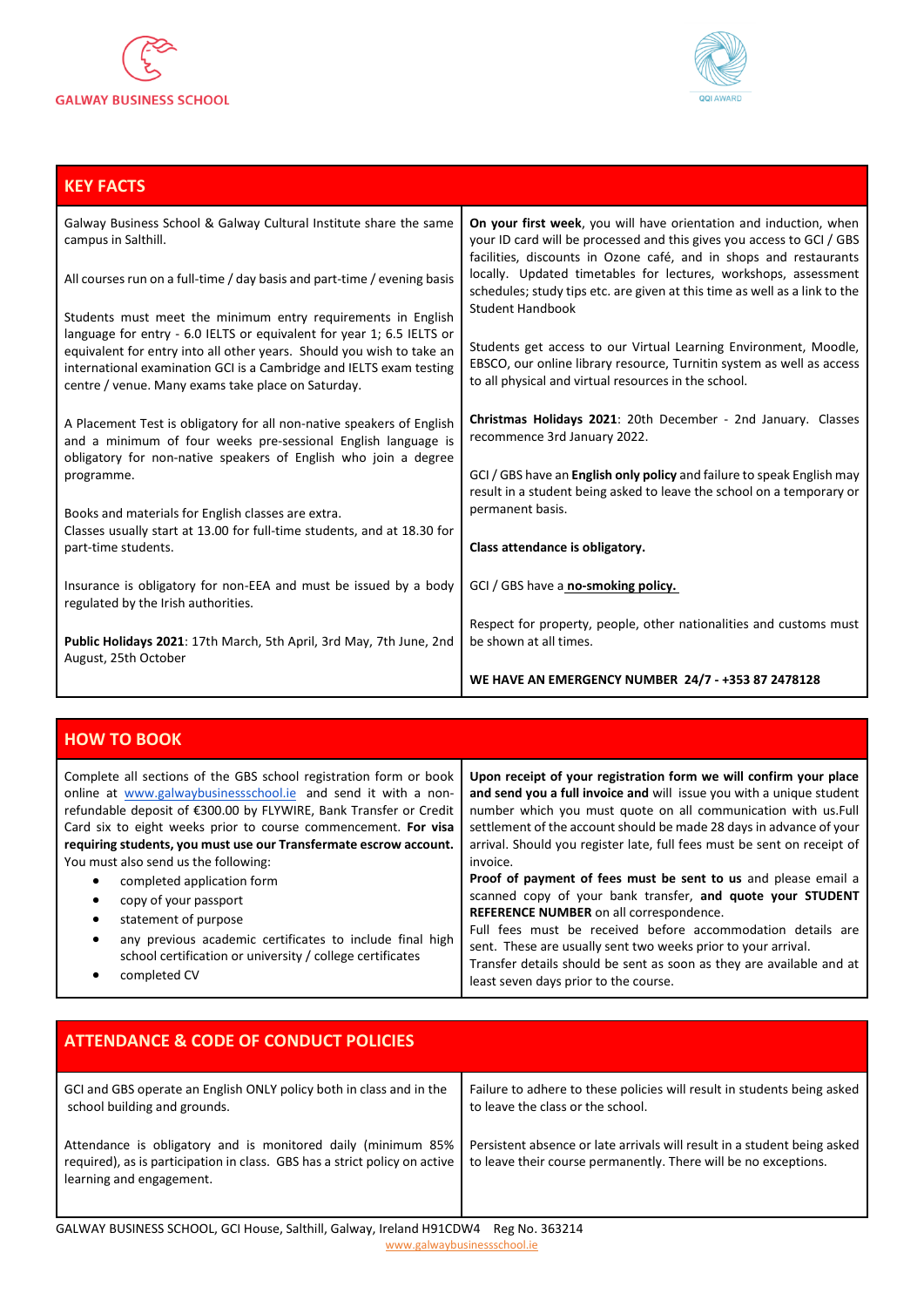



### **GALWAY BUSINESS SCHOOL**

These policies ensure that all students gain the maximum benefit from their course and from their ability to tackle their assessments and enhance their future careers.

GBS has a very strict Academic Code of Conduct which includes conduct in class, assessment submission, conduct for exams and use of all the facilities on campus including the library. All these policies are in the Student Handbook which is given at Induction.

| <b>PAYMENT OPTIONS</b>                                                                                                                                                                                                                                                                                                                                                                                                               |                                                                                                                                                                                                                                                                                                                                                                                                                |
|--------------------------------------------------------------------------------------------------------------------------------------------------------------------------------------------------------------------------------------------------------------------------------------------------------------------------------------------------------------------------------------------------------------------------------------|----------------------------------------------------------------------------------------------------------------------------------------------------------------------------------------------------------------------------------------------------------------------------------------------------------------------------------------------------------------------------------------------------------------|
| <b>PAYMENT OPTIONS</b><br>You have a number of payment options. We have chosen<br>TRANSFERMATE as our preferred option because:<br>- it is secure and efficient and is done online.<br>- you can pay by bank transfer or by credit card.<br>- you can pay in your own local currency and see the euro<br>amounts due to us.<br>- you, the student, and we, the school, can very easily track your<br>payments from beginning to end. | <b>BANK TRANSFER:</b><br>Account Name: Galway Business School<br>Bank: AIB Bank, 18 Eyre Square, Galway, Ireland<br>Swift: AIBKIE2DXXX<br>Sort Code: 93-72-23<br>Bank Account: 08820189<br>IBAN:- IE 81 AIBK937223 08820189<br>All bank charges are the responsibility of the student.<br>Failure to quote YOUR STUDENT NUMBER as the payment reference<br>number will mean that we cannot track your payment. |
| PAYMENT STEPS USING TRANSFERMATE<br>To pay your fees:<br>i) You can log on directly to our page on TRANSFERMATE<br>https://galwaybusinessschool.transfermateeducation.com/<br>to begin the payment process.<br>ii) Choose your country & select your course<br>iii) Enter the total amount to pay in $Euro$ and select the payment<br>method                                                                                         | PAYMENT BY CREDIT CARD<br>Payment by credit card is subject to an additional 2.5% charge of the<br>total fee due.<br>Failure to quote YOUR STUDENT NUMBER as the payment reference<br>number will mean that we cannot track your payment.                                                                                                                                                                      |
| iv) Next, follow the steps and enter your details (Name, surname,<br>Date of birth, etc)<br>v) Confirm your booking<br>VISA REQUIRING STUDENTS: You must pay through Transfer Mate<br><b>Escrow Account</b> where your fees will be held securely on your<br>behalf for GBS pending the VISA Decision. Once the visa is approved<br>the fees are transferred to GBS<br>https://galwaybusinessschool.transfermateeducation.com/       | <b>PLEASE NOTE</b><br>We will send your accommodation details and arrival information<br>approximately two weeks before departure. These are subject to<br>receipt of full payment of your fees into GCI / GBS bank account.                                                                                                                                                                                   |

| <b>CANCELLATIONS &amp; CHANGES TO BOOKINGS</b>                                                                                                                                                                                                                                                                                                                                                                                                                                                                                                                                                             |                                                                                                                                                                                                                                                                                                                                                                                                                                                 |
|------------------------------------------------------------------------------------------------------------------------------------------------------------------------------------------------------------------------------------------------------------------------------------------------------------------------------------------------------------------------------------------------------------------------------------------------------------------------------------------------------------------------------------------------------------------------------------------------------------|-------------------------------------------------------------------------------------------------------------------------------------------------------------------------------------------------------------------------------------------------------------------------------------------------------------------------------------------------------------------------------------------------------------------------------------------------|
| <b>CANCELLATIONS</b><br>For cancellations up to 2 weeks before course commencement, full<br>fees will be refunded except the non-refundable deposit of €300.<br>For cancellations of 14 days or less, the deposit will be retained and<br>the following percentages of the course fees will be refunded:<br>• 7-14 days: 50% of course fees will be refunded.<br>• Less than 7 days: 30% of course fees will be refunded.<br>Once the course has commenced fees will not be refunded<br>irrespective of the circumstances. This includes late arrival/early<br>departure or days missed during the course. | <b>Additional Administration Fee</b><br>There is an additional administration fee of $\epsilon$ 30.00 charged for each<br>booking change after the initial booking.<br>This applies but is not limited to changes of dates, changes of<br>accommodation & of courses.<br>(for example, special diet, halal, vegetarian, coeliac, special<br>preferences, additional or reduced number of nights, health<br>insurance etc.) will incur this fee. |
|                                                                                                                                                                                                                                                                                                                                                                                                                                                                                                                                                                                                            | Fees / tuition weeks are non-transferable and non-refundable<br>irrespective of the circumstances.                                                                                                                                                                                                                                                                                                                                              |
| Additional services that are added after the initial booking.                                                                                                                                                                                                                                                                                                                                                                                                                                                                                                                                              |                                                                                                                                                                                                                                                                                                                                                                                                                                                 |

| <b>INSURANCE &amp; HEALTH</b>                                       |                                                                       |
|---------------------------------------------------------------------|-----------------------------------------------------------------------|
| All students should be in a fit state of health to reasonably carry | Failure to do so may result in the booking being cancelled even after |
| out the course and accommodation type they have booked.             | the course has commenced and the student being sent home.             |
| All participants should provide their own health and travel         | These include illnesses or conditions that may manifest themselves    |
| insurance. Participants from EEA countries should obtain a EHIC     | during the stay that may be deemed to be in any way contagious,       |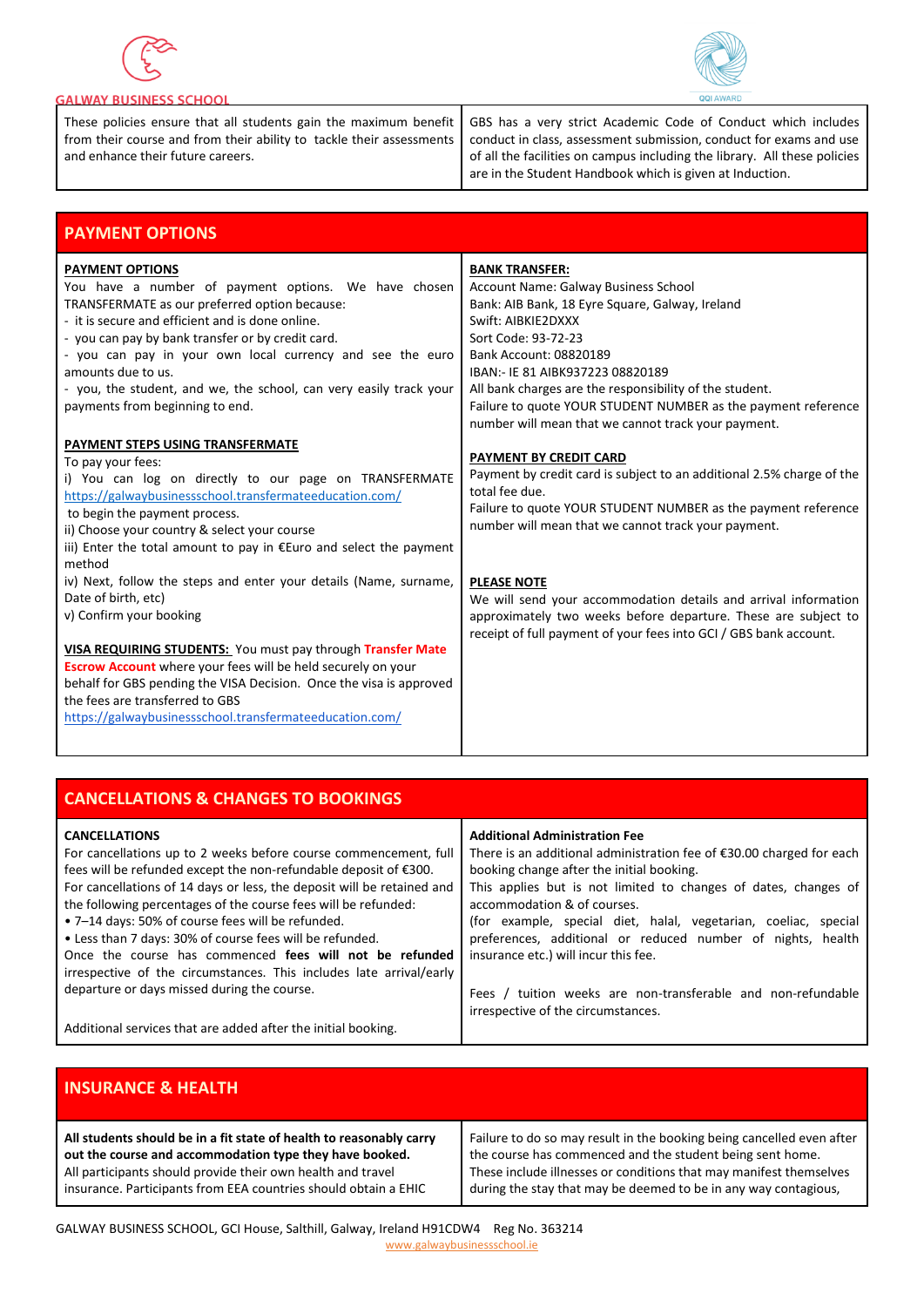

**ACCOMMODATION**



#### ALWAY RUSINESS SCHOOL Card from their local Social Welfare Office before departure – see whether real or imagined, and include, but are not limited to skin, **http://ec.europa.eu** This only entitles you to free emergency bronchial, stomach or other conditions that might infect others or hospital care and attendance at certain doctors. It does not cover are such that you cannot be in a school situation. elective medical or dental treatment. We strongly advise you to insure against loss of fees, personal You will need a doctor's letter to confirm that you are now fit to effects, flights etc. that you may incur due to cancellation or early return to the school. In serious situations, you may be asked to arrival or late departure. return home. All costs associated with such conditions, including medicines, Any person undergoing medical treatment should bring a medical fumigations, laundry etc. either of you, the school or the certificate and should bring sufficient medicine to cover their stay in accommodation, are the sole responsibility of the student. Ireland. **Important health or psychological problems must be brought to**  We have a duty of care to you and to all other students and staff **the attention of GCI/GBS before enrolling so that the school can**  members in our care and have to take the necessary steps to ensure **approve the booking and facilitate the specific condition, where**  the best outcome for everyone. **possible.**

| Attuivino Dalloiv                                                                                                                                                                                                                                                                                                                                           |                                                                                                                                                                                                                                                                                                                                                                                                                                                                                                                     |
|-------------------------------------------------------------------------------------------------------------------------------------------------------------------------------------------------------------------------------------------------------------------------------------------------------------------------------------------------------------|---------------------------------------------------------------------------------------------------------------------------------------------------------------------------------------------------------------------------------------------------------------------------------------------------------------------------------------------------------------------------------------------------------------------------------------------------------------------------------------------------------------------|
| Accommodation is reserved on a weekly basis - i.e. 7 nights either for<br>host family or residential accommodation. The minimum stay is one<br>week.<br>Distance from accommodation to school is between 5 minutes' walk<br>to 30 minutes by bus depending on traffic.<br>Accommodation is only organised for students attending a course at<br>GCI or GBS. | Residences are reserved from Saturday to Saturday. Accommodation<br>assigned at booking may be subject to change.<br>Residential apartments are self-catering and are for students of 18+.<br>All residential accommodation is non-smoking.<br>Extra nights are not available in residence and alternatives (B&B or<br>Host Family) are subject to availability.<br>Students are required to fill in and sign a Residential Deposit Form<br>agreeing to abide by the rules and regulations of GCI / GBS residential |
| Half board is provided in host families from Monday to Friday and full<br>board at the weekends. The majority of families are non-smoking.                                                                                                                                                                                                                  | accommodation.                                                                                                                                                                                                                                                                                                                                                                                                                                                                                                      |
| Special requests with regard to pets, children, allergies, location of<br>accommodation, diet (vegetarian, vegan, halal, coeliac, etc.), incur an<br>additional supplement per week. These requests must be made at<br>the time of the initial booking. Please note that these requests<br>cannot be guaranteed.                                            | One month's rent security deposit for residential accommodation is<br>payable in advance for academic year accommodation. For shorter<br>periods, less than two months, €150.00 is payable in advance or on<br>your first day at school. This can be paid by direct debit or by laser<br>card on arrival.                                                                                                                                                                                                           |
| If the preferred option is unavailable, the next best option will be<br>allocated.                                                                                                                                                                                                                                                                          | Credit cards can also be used (and a 2.5% fee applies). Cash is not<br>accepted for residential deposits.                                                                                                                                                                                                                                                                                                                                                                                                           |
| Extra nights are possible in a host family at a fee per night subject to<br>availability. Staying over Christmas in a host family incurs a<br>supplement per week and is subject to availability.                                                                                                                                                           | Accommodation fees are non-refundable. For more than one change<br>to accommodation an additional registration fee will apply to each<br>change.                                                                                                                                                                                                                                                                                                                                                                    |
|                                                                                                                                                                                                                                                                                                                                                             | Extensions to accommodation must be done through the school and<br>not through the host family or through the landlord.                                                                                                                                                                                                                                                                                                                                                                                             |

# **TRANSFERS**

It is easy to travel to Galway from all airports in Ireland - Dublin, Shannon, Knock & Cork airports. You can either take a bus or the train. We can book your preferred transfer option for you once you send us your flight arrival times.

You can travel by bus directly from Dublin Airport to Galway city centre. Buses are quick, cheap and are the best option, in our view. We can book it for you. Two bus companies that you can use are www.gobus.ie; www.citylink.ie; www.eireagle.ie If you choose to travel by train from Dublin to Galway, you will need to transfer to the Heuston Train Station first.

**A Meet & Greet Service** is an additional service we provide for students on arrival at the airport.

A GCI / GBS representative meets you at Arrivals in the airport (with a sign with your name), brings you to the bus to Galway. The representative does not travel with you. On arrival at Galway Coach Station you are met by another school representative and brought to your accommodation. **Included in the price of the Meet & Greet is the Bus Ticket to Galway and the Taxi Transfer to your accommodation.** You can choose to have this service on Arrival only, or on Arrival and Departure.

**A Meet & Greet Service is obligatory for ALL under-18-yearolds. (This is required by Irish law)**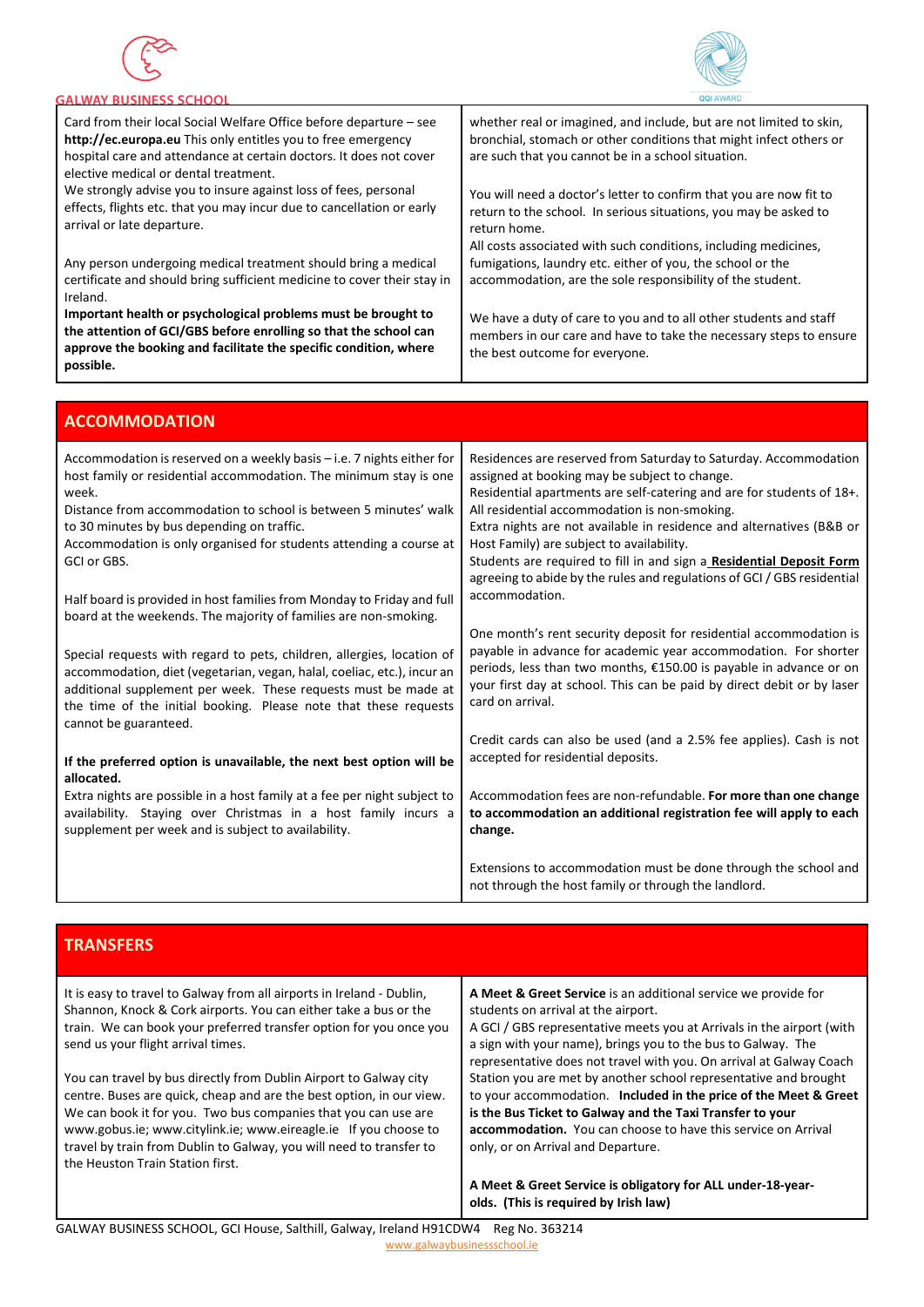



## **GALWAY BUSINESS SCHOOL**

Buses from Shannon, Cork and Knock airports are with www.citylink.ie or wit[h www.buseireann.ie](http://www.buseireann.ie/)

We can also organise a **Private Taxi Transfer** from Dublin, Cork or Shannon airports directly to your accommodation in Galway.

If we organise your transfer for you, we need your flight details and mobile number in case of any delay or change.

| <b>VISA</b>                                                                                                                            |                                                                                                                                             |
|----------------------------------------------------------------------------------------------------------------------------------------|---------------------------------------------------------------------------------------------------------------------------------------------|
| We can assist you in your application for a VISA should you require<br>one.<br>Please allow a minimum of 8+ weeks to process your VISA | Delays in issuing visas will mean that a course is postponed to the<br>next course starting date and additional charges may apply.          |
| application. We recommend that long stay students apply for a D-                                                                       | Fees will not be refunded if a visa is denied due to submission of                                                                          |
| VISA.                                                                                                                                  | false or inaccurate information.                                                                                                            |
| All fees must be paid in advance and are refundable (except for the                                                                    | Visa applications are available from http://www.inis.gov.ie/ There                                                                          |
| deposit of €300.00) in the case of a visa being refused unless false                                                                   | is a fee of €300 each time a visa is issued or extended by GNIB (Irish                                                                      |
| documentation has been submitted. This includes a minimum of                                                                           | Immigration).                                                                                                                               |
| four weeks accommodation and medical insurance.                                                                                        | Visa requiring and all non-EEA students must have adequate health<br>insurance to cover their stay in Ireland and is available for purchase |
| For Visa Requiring Students: You must pay through Transfermate                                                                         | from the school.                                                                                                                            |
| Escrow Account where your fees will be held on behalf of the                                                                           | When you arrive at the airport, Immigration usually stamps your                                                                             |
| student and GBS pending the VISA Decision.                                                                                             | passport with a visa for one month.                                                                                                         |

|  | <b>VISA PROCESS IN GALWAY</b> |  |
|--|-------------------------------|--|
|  |                               |  |
|  |                               |  |

| To land in Ireland as a non-EU citizen, you will need the following to<br>present to Immigration:<br>your passport<br>confirmation from GBS of your course booking<br>confirmation of your accommodation address in Galway                                        | Once you arrive in Galway you will need to:<br>Open a bank account and deposit €3,000 in that bank<br>account (we bring you to the bank in your first week)<br>Get letters from the bank, the school, proof of<br>٠<br>address and proof of medical insurance (we help you with |
|-------------------------------------------------------------------------------------------------------------------------------------------------------------------------------------------------------------------------------------------------------------------|---------------------------------------------------------------------------------------------------------------------------------------------------------------------------------------------------------------------------------------------------------------------------------|
| proof of purchased medical insurance<br>confirmation of payment to GBS<br>You can, in certain circumstances, use a bank statement from your                                                                                                                       | this process)<br>Go to Immigration (GNIB, Galway) with your passport and<br>٠<br>all the necessary documents (we help you with all the<br>documentation and the process).                                                                                                       |
| home country but it must be an original document from the bank<br>with the €3,000 amount shown. You can also use alternative<br>insurance to the GCI product but it must be regulated by the Central<br>Bank of Ireland and it must have your Irish address on it | You will need €300.00 to pay for your GNIB card.<br>٠<br>All this must be done in the first four weeks of your stay.<br>$\bullet$<br>The GNIB Immigration Officer has the final authority to decide<br>whether these documents are acceptable.                                  |

| <b>PPS NUMBER</b>                                                                                                                                                                                     |                                                                                                                                                                                                                       |
|-------------------------------------------------------------------------------------------------------------------------------------------------------------------------------------------------------|-----------------------------------------------------------------------------------------------------------------------------------------------------------------------------------------------------------------------|
| A PPS number is a Personal Public Social Number and is required if<br>you wish to work in Galway.                                                                                                     | You will need your passport, proof of address (i.e. bank letter) and a<br>letter from the school. Students who require a visa to stay in Ireland<br>cannot get a PPS number if they are staying here for less than 25 |
| It is also required if you are undertaking a Department of Education<br>(QQI) degree or certificate. To apply for a PPS number you must go<br>to the Social Welfare Office in Victoria Place, Galway. | weeks. You should have an offer of a job before applying for a PPS<br>number.                                                                                                                                         |

# **GENERAL CONDITIONS**